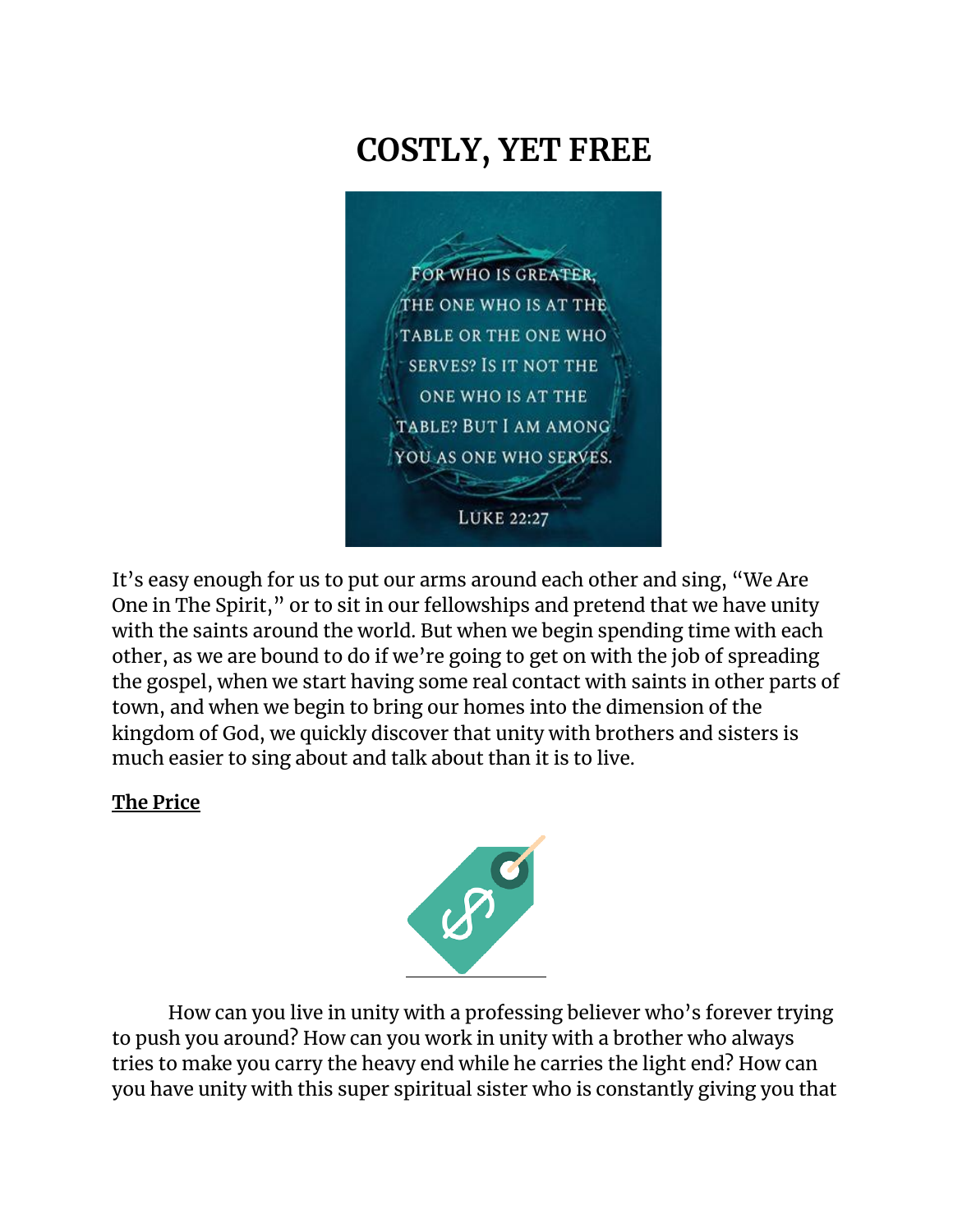pained look as if she just took another x-ray of your soul, and found cancer? How can you have unity with a brother who always manages to get a headache at the last minute? Or this sister who endlessly complains? Or this brother who is mercilessly critical? Or that "walking Bible," who has all the answers? Or Calamity Jane who wants to send you on an ambulance run every third day?

 When you have to live at close quarters with brothers and sisters in the Body of Christ, it isn't exactly Paradise. To live in harmony with brothers and sisters is a very costly thing, as our Lord makes clear in the following passage:

*A dispute also arose among them, which of them was to be regarded as the greatest. And he said to them, "The kings of the Gentiles exercise lordship over them, and those in authority over them are called benefactors.* 

*But not so with you; rather let the greatest among you become as the youngest, and the leader as one who serves. For which is the greater, one who sits at table, or one who serves? Is it not the one who sits at table? But I am among you as one who serves.....*

*Luke 22:24-27*

*Simon, Simon, behold, Satan demanded to have you,* (plural), *that he might sift you like wheat, but I have prayed for you,* (singular), *that your faith may not fail; and when you have turned again, strengthen your brethren."*

*Luke 22:31*

Those men around Jesus weren't as subtle as we are. We would never think of coming out in the open and having a dispute about which of us is the greatest.

We just spend ninety percent of our waking hours trying to prove which of us is the greatest.

Our disharmony, strife, cynicism, and suspicion of others, our ingratitude and our sullen moods are all evidence of how much of this is going on in our hearts. The advice our Lord gave these men is just as urgently needed by us.

To live in unity with brothers and sisters near and far is going to cost us three things --- three things which presumably went down with us into the waters of our baptism and should never have surfaced again, but which are in glaring evidence every day of our lives.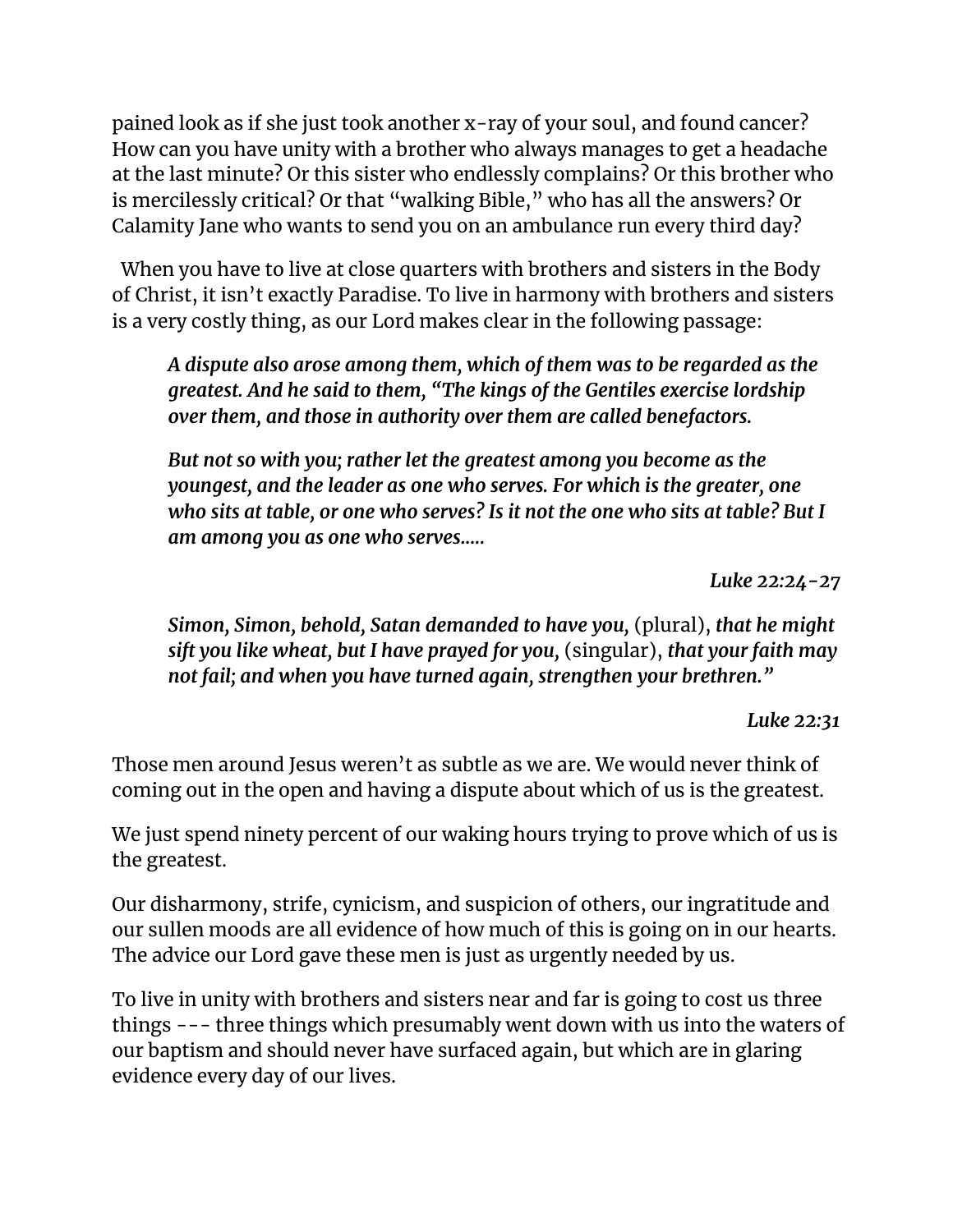### **Living in unity with our brethren will cost us our ego.**



 *The kings of the Gentiles exercise lordship over them; and those in authority over them are called benefactors. But not so with you; rather let the greatest among you become as the youngest and the leader as one who serves*.

Instead of gunning for the top of the pile, or striving to stay on top, (if that's where we think we are), we now settle joyfully for the bottom. If I'm on the bottom of the pile and walk up to someone after fellowship and say, "*Hello, my name is Fred*," and get the Sphinx response.. "*Who do you think you are*?" …

How can I be crushed? I'm already at the bottom. If I've really chosen the lowest room and offer five people rides homes, and they're all going out for coffee with others, my joy in the Lord is still truly unshaken. If nobody appreciates my testimony or notices my accomplishments, I'm still together because, praise God, Jesus is with me down here in the lowest room.

If we are not willing to pay the price of really losing our ego day-in-and-dayout, if we're afraid to be the youngest, the littlest, the lowest in the actual knocks and wounds of living, then we really aren't serious about living in harmony with one another in Jesus Christ.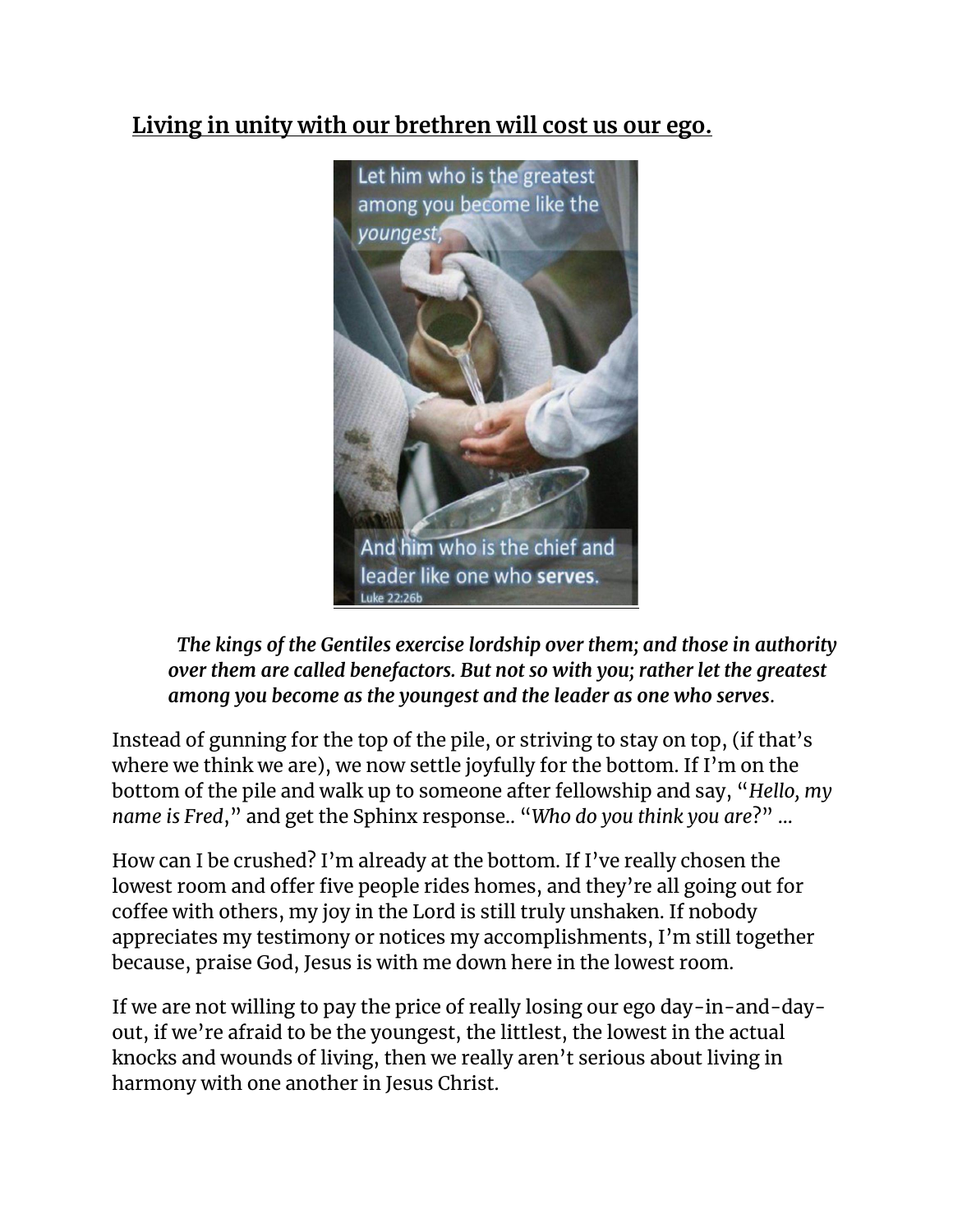#### **Living in unity with our brethren will cost us our convenience.**



*For which is the greater, one who sits at table or one who serves? Is it not the one who sits at table? But I am among you as one who serves.*

And one who serves *never has anything at his own convenience*.

He's always on call.

His plans are always being interrupted.

He can be roused in the middle of the night; torn away from the dinner table. His shoes have just been kicked off in preparation for a rest when the phone rings and he has to get into his shoes and go.

Of course, Jesus calls the shots. He tells us when to put on our shoes. He makes clear which of five simultaneous calls we are to respond to. And he tells us when to sit still and rest even if ten people are paging us. But when he calls we cannot say, "Not tonight, Lord, I'm too tired." "Not this week, Lord, I have a cold."

The Christian who somehow manages never to go out of his way nor to allow any disruptions in his plans is hardly likely to taste unity in the Body or harmony in his home.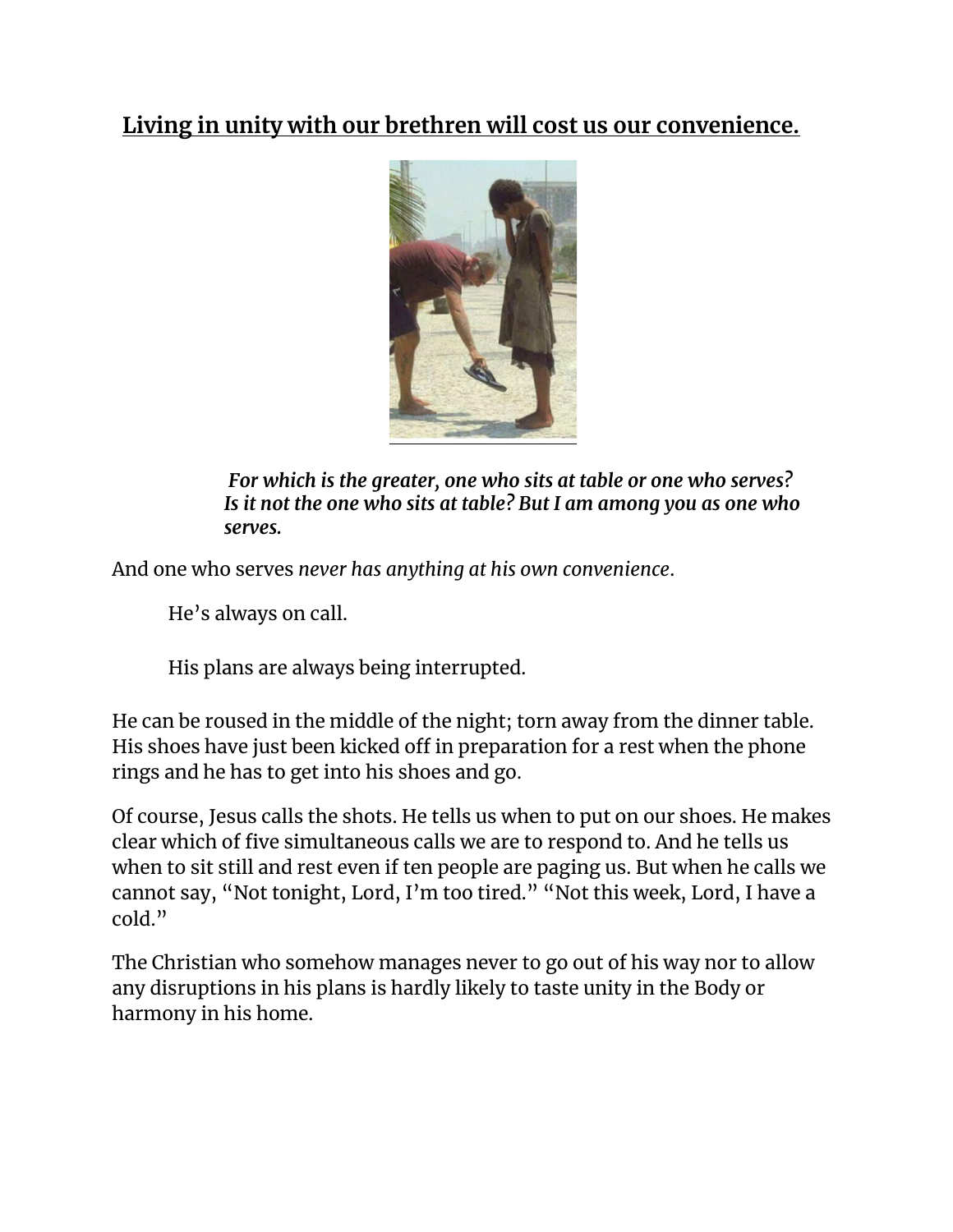In our fellowships there is often an unspoken desire to keep things shallow, so that we won't have to be inconvenienced; to stay a certain distance from those people with problems: getting involved with them will be just too disrupting.

But convenience is for Gentile kings and middle-class vegetables. Serving the Lord with gladness in the Body means learning to live a life of interruption, learning to constantly be going out of your way— with no one keeping track of all our heroic self—denial or appreciating our service but the Lord himself.

It means spending time doing things for brothers and sisters who never even say thanks, and still to go on rejoicing.

#### **Living in unity with our brethren will cost us our heart.**



*"Simon, Simon, behold, Satan demanded to have* (all of) *you that he might sift you like wheat, but I have prayed for you, Simon, that your faith may not fail; and when you are turned again, strengthen your brethren."*

We do not strengthen our brothers and sisters by merely quoting scriptures and giving them hug.

It takes a heart that goes out of itself and really starts to care.

A heart that weeps, prays, pleads, encourages.

A heart that remembers when everyone else forgets.

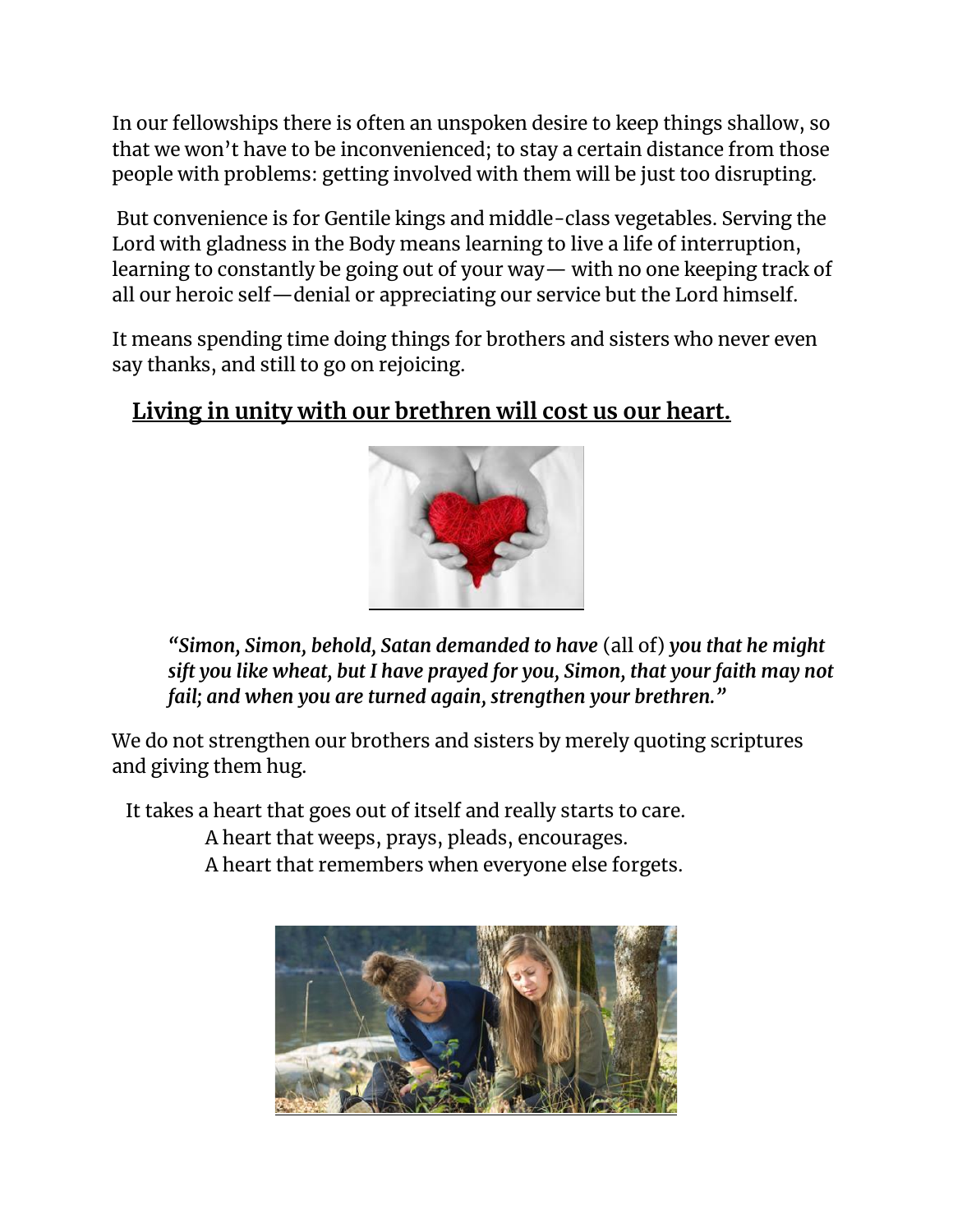Jesus put his heart into praying for Peter.

And Peter is to put his heart into strengthening his brethren.

And we are to put our hearts into doing the same.

How can our hearts be open to God and closed to each other?

How can our hearts be open to Jesus,

yet cool to brothers in inner city Detroit or Mexico or other fellowships?

Why are we afraid to put our hearts into caring for our brothers?

Are we afraid our heart might get broken?

What about our Master's broken heart?

If we insist on hanging on to our little hearts and protecting them from all bumps and scratches we shall *never taste unity* in the Body.

## **A Price Already Paid**



Unity in the Body is going to be costly, so costly that not one of us could live this life if it depended on us. Praise God that the power to pay the price and walk this blessed road is imparted to us as a gift from the Lord.

Notice that the entire passage we've been looking at in Luke 22, with its high demands, revolves around the sustaining presence of Jesus.